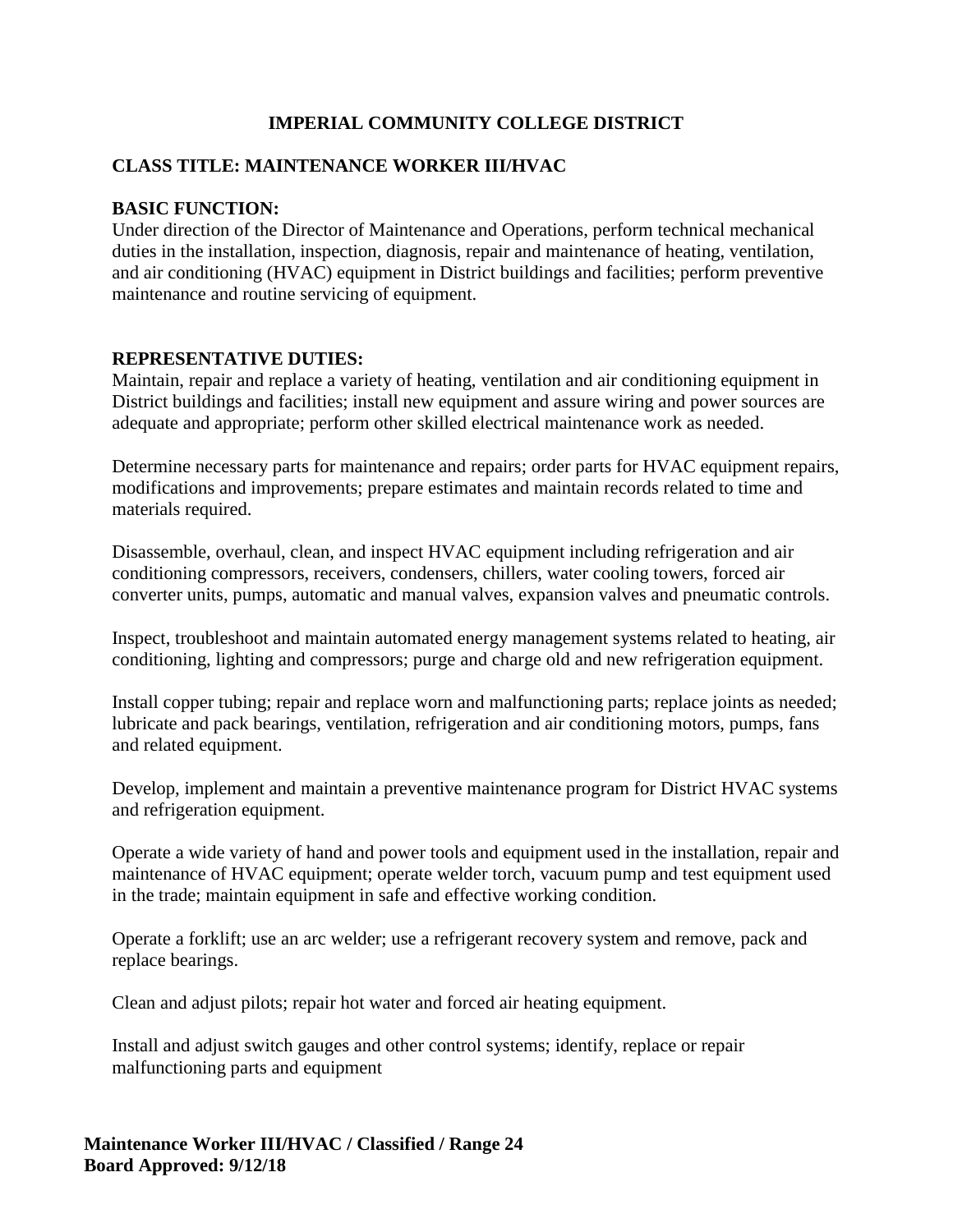Read and interpret schematics and diagrams; diagnose and repair mechanical defects in a variety of HVAC equipment; recommend outside assistance in major repairs as appropriate.

Communicate with District personnel regarding equipment failures, malfunctions, repairs and replacements; organize and coordinate repair activities in conjunction with building occupants, program activities and schedules, and maintenance priorities.

Participate in the design, installation and maintenance of HVAC equipment in new buildings and refurbished or expanded facilities.

Maintain shop area, equipment and tools in a safe, clean and orderly condition.

Maintain routine logs and records related to work performed.

Assist other maintenance personnel with special projects as assigned.

Perform related duties as assigned.

# **KNOWLEDGE AND ABILITIES:**

#### KNOWLEDGE OF:

Methods, equipment, tools and materials used in the HVAC and refrigeration trade. Diagnostic procedures used in troubleshooting malfunctioning HVAC equipment. Standard practices used in the installation, alteration, maintenance and repair of heating, ventilation and air conditioning equipment.

Shop math.

Basic record keeping techniques.

Health and safety regulations.

Applicable building codes and regulations related to HVAC and refrigeration units. Proper methods of storing equipment, tools, materials and supplies.

Hand and power tools used in the HVAC trade including welding and soldering equipment.

#### ABILITY TO:

Diagnose and repair mechanical and electrical defects and faulty parts and components on HVAC equipment.

Perform skilled mechanical maintenance duties in the installation, maintenance, inspection and repair of District heating, ventilation, air conditioning and refrigeration equipment and systems.

Perform preventive maintenance and routine servicing of equipment.

Operate specialized tools and equipment used in the HVAC trade.

Read and work from mechanical diagrams, schematics, plans and specifications.

Maintain routine records related to work performed.

Work both independently and as member of a team.

Communicate effectively with others.

Work in extreme heat and very confined spaces.

**Maintenance Worker III/HVAC / Classified / Range 24 Board Approved: 9/12/18**